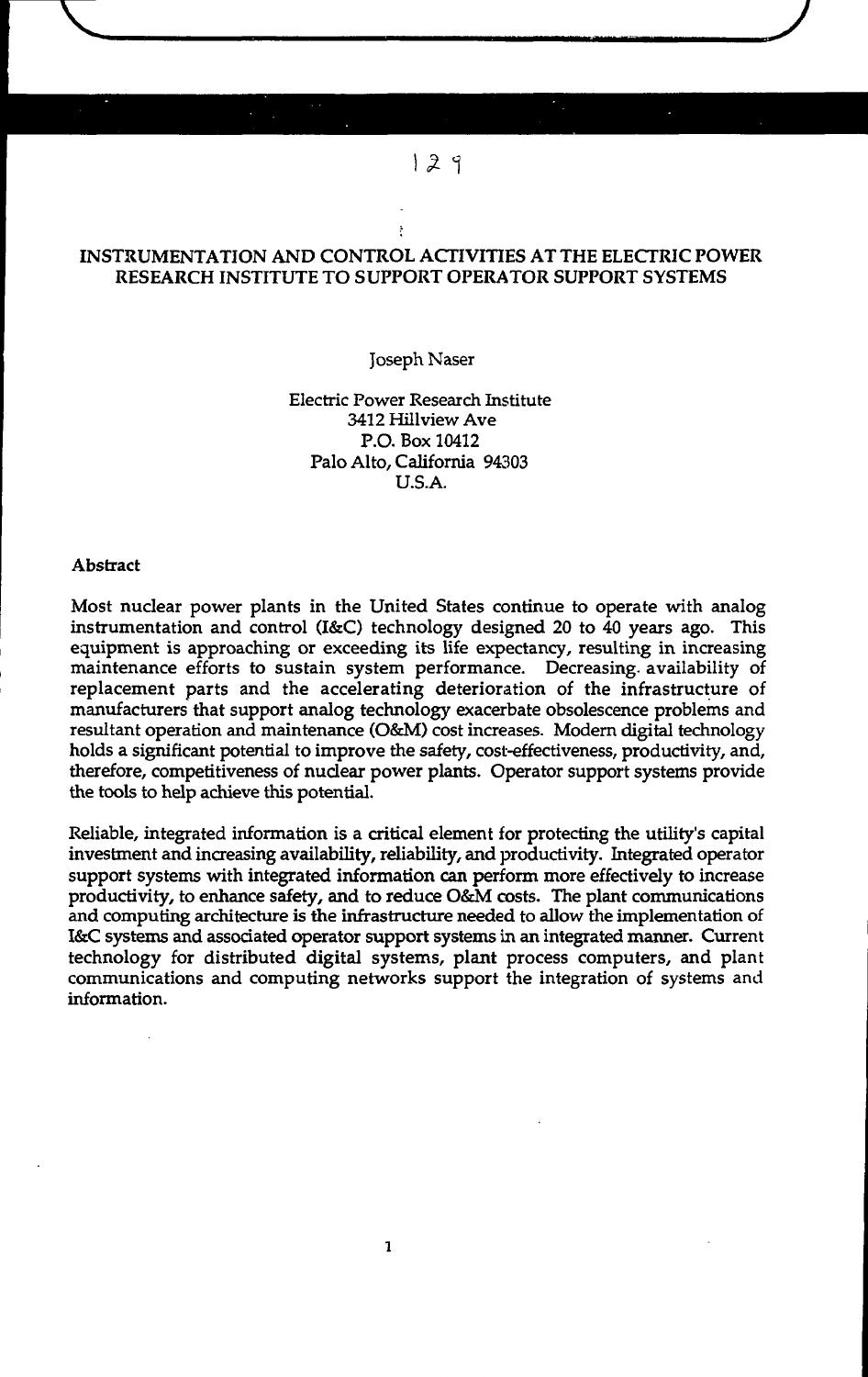Introduction

Instrumentation and control (I&C) systems in nuclear power plants need to be upgraded in a reliable and cost-effective manner to replace obsolete equipment, to reduce operation and maintenance costs, to improve plant performance, and to enhance safety. The primary impetus, however, for the replacement of the safety, control, and information systems in nuclear power plants is the obsolescence of the existing hardware and the need for more cost-effective power production. The majority of nuclear plants in the United States are operating with hardware that was designed 20 to 40 years ago and is no longer fully supported by the original equipment manufacturer. Thus the procurement of replacement modules and spares under current requirements is costly, time consuming and, in some cases, not even possible. Competition between power producers is dictating more cost-effective power production.

Modern digital technology holds a significant potential to improve the safety, costeffectiveness (competitiveness), and productivity of nuclear power plants. Digital systems and associated operator support systems have the potential for solving the utilities' current problems of increasing equipment obsolescence, rapidly escalating operation and maintenance costs, lost generation due to system unavailability, spurious operation, and human error, and the inability to increase plant capacity due to equipment limitations. However, frequently utilities use digital equipment for like-forlike replacement of analog systems. This does not allow the utilities to take full advantage of the digital technology to support the production of electricity in the most cost-effective manner. Operator support systems are one of the most effective ways to fully utilize digital technology for reducing the costs of producing electricity.

### EPRI Instrumentation and Control Upgrade Initiative

Nuclear utilities are confronted by a growing equipment obsolescence problem which is a significant contributing factor to increasing costs for plant operation and maintenance. Plant age combined with the rapid pace of evolution of electronic technology is a significant factor in equipment obsolescence. Technological improvements, particularly the availability of digital systems, offer improved functionality, performance, and reliability; solutions to obsolescence of equipment; and reduction in operation and maintenance costs. The flexibility and performance of modern digital technology could be used as the basis for replacing obsolete modules or systems in a cost-effective manner in nuclear power plants. The realization of the benefits of digital technology is currently restrained by the relatively high cost of initial applications of new technology in a highly regulated environment. Work is needed to establish reliable and costeffective methodologies for designing, qualifying, and implementing digital systems in nuclear power plants. This should utilize, as much as possible, relevant information and experience from other process industries. Commercial-grade hardware and software have proven reliable in other process industries for applications including safety systems. Cost-effective approaches are needed to implement and qualify commercial-grade hardware and software for nuclear power plant applications. To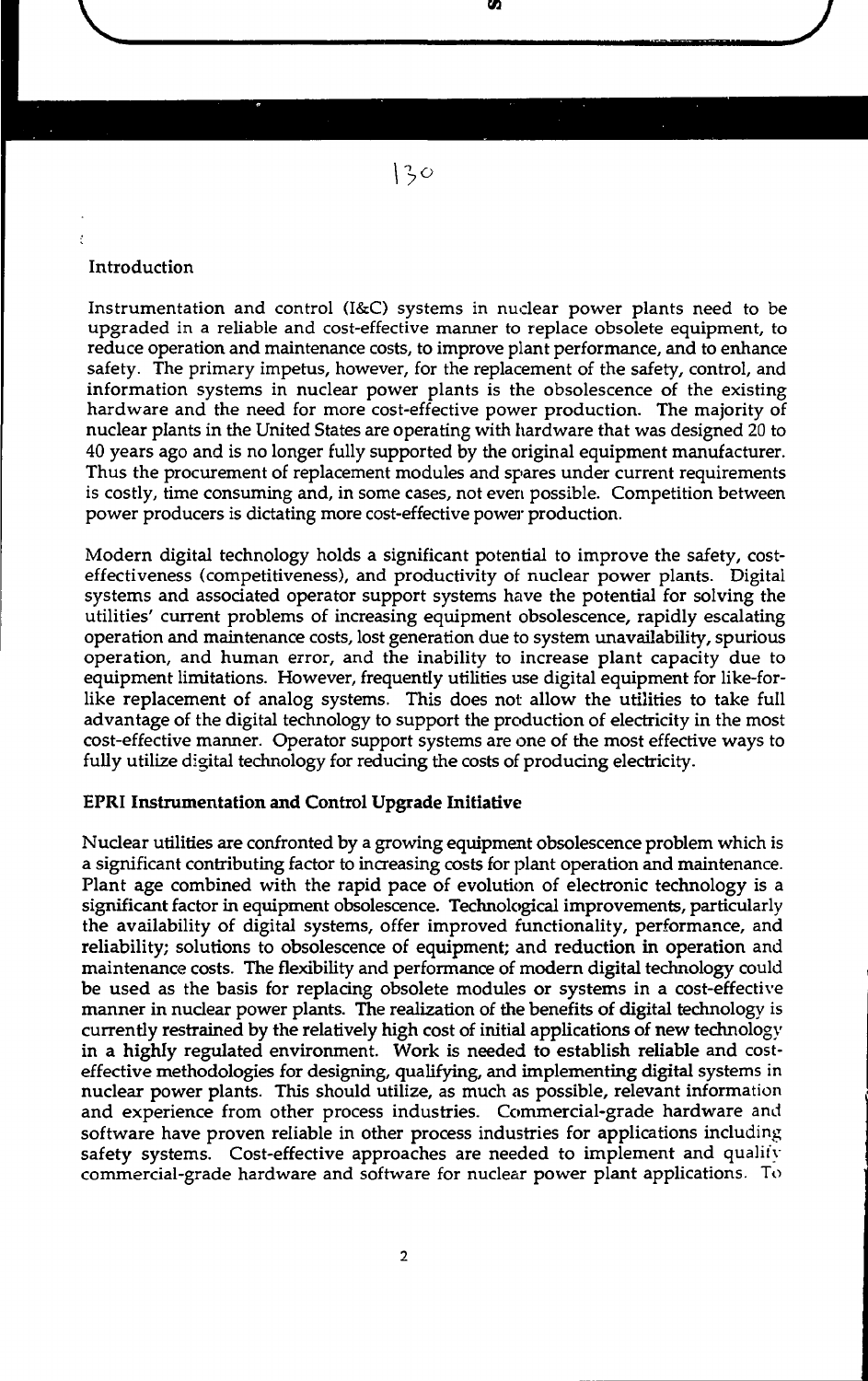address these issues and facilitate the upgrading of nuclear plants, EPRI has put together an industry-wide Integrated Instrumentation and Control Upgrade Initiative.

The EPRI Instrumentation and Control Upgrade Initiative (1) is designed to help utilities upgrade the I&C systems in their plants. This I&C initiative consists of research and development activities, demonstration plant activities, and licensing stabilization activities. The research and development activities support the development and implementation of digital systems as well as providing a technical basis for qualification and licensing responses. It also provides part of the technical bases for lhe requirements and methodologies needed to design, develop, test, qualify, implement, operate, and maintain digital systems. These activities also support the cost-effective implementation and qualification of commercial-grade hardware and software. An example of this is the work that has been done on commercially available programmable logic controllers (2-4). The demonstration plant activities identify utility's needs, provide part of the bases for requirements and methodologies, provide a testbed for and feedback on requirements and methodologies for upgrade systems, and capture experience from implementing new digital systems. The licensing stabilization activities provide technical support, as requested, for the industry licensing positions on digital systems which are being developed by utility working groups.

### Integrated Plant Systems

While analog equipment is becoming obsolete and more costly to maintain, the requirements on nuclear power plant personnel to improve availability, reliability, and productivity and to reduce safety challenges to the plant have increased. These personnel are working with more complex systems, and responding to increasing operational, regulatory and productivity demands. As tasks become more complex, involving large numbers of subsystem interrelationships, the potential for human errors increases. Therefore, reliable, integrated information is a critical element for protecting the utility's capital investment and increasing availability, reliability, and productivity. Integrated operator support systems with integrated information access can perform more effectively in supporting operations, maintenance, and engineering personnel to increase productivity and enhance safety.

Traditionally systems have been implemented in a stand-alone manner which has resulted in increased operation and maintenance costs. Increased competition in the utility industry in the United States makes it essential that these operating and maintenance costs are minimized. Technology can be used to assist plant personnel and reduce the potential for human errors. At the same time, it can support improved productivity and the reduction of overall operating and maintenance costs. The modern technology available for distributed digital systems, plant process computers, and plant communications and computing networks is fully capable of supporting integration of systems and information. In fact, this capability has been proven in other process industries including fossil power plants.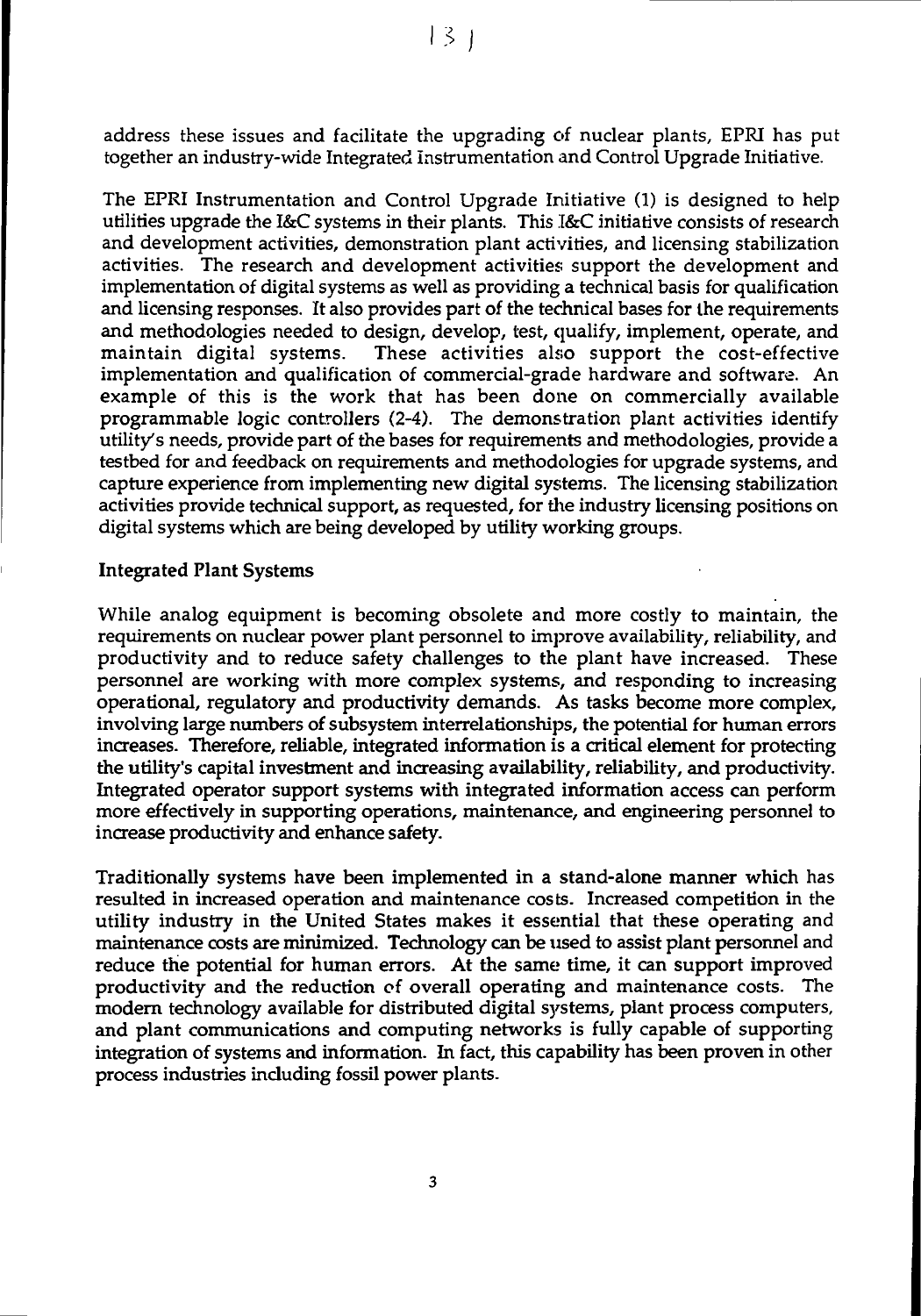Integration of the plant systems and information are essential to cost-effectively enhance cooperation between systems and to reduce unnecessary duplication of functions and information. The objectives of integrating plant systems, including operator support systems, and information are to improve plant availability and reliability, to reduce operations and maintenance costs, to reduce safety challenges, and to improve performance with existing and new equipment systems. The plant communications and computing architecture of the plant supplies the infrastructure which allows the integration of systems and information. This infrastructure supports integrated upgrades, provides access to all of the plant's information sources, and facilitates common interfaces between the human and the machine. This architecture will support the interoperability of systems and the interchangeability of equipment. It will also be designed to be easily expandable. This architecture is defined by a plan that includes a migration strategy to get from the current plant architecture to the final, desired architecture.

 $132$ 

### Plant Communications and Computing Architecture Plan

Many nuclear power plants have become automated and computerized through evolution rather than overall system planning. That is, each I&C system was looked on as a separate problem, without analyzing the interactions of adjacent and interrelated I&C or other plant systems. Problems resulting from the evolution of non-integrated I&C systems are having a serious effect on the performance, connectivity, and maintainability of these systems as well as causing duplication of effort.

In order to minimize these problems and maximize the return on investments in their I&C systems, utilities need to carefully plan the upgrading of these systems by developing their own plant communications and computing architecture plan. Once this plan has been completed, the utility will be able to implement fully-integrated I&C systems which will help to extend plant life, improve efficiency, availability and reliability, reduce maintenance costs, and enhance safety. In addition, the plant communications and computing architecture plan will provide an overview of what the plant architecture is like today, what it is envisioned to look like in the future, and a migration plan for getting there.

The Plant Communications and Computing Architecture Plan Methodology (5) provides the utilities with a detailed set of instructions for preparing a plant communications and computing architecture plan based on open systems that will allow them to upgrade their I&C systems in a logical, cost-effective, and non-disruptive fashion. The plant communications and computing architecture plan methodology provides all of the information necessary to allow utilities to develop their strategic plant communications and computing architecture plans in the most cost-effective manner possible. The Browns Ferry Nuclear Plant has developed its plant-specific strategic plant communications and computing architecture plan (6). The plant communications and computing architecture will play an integral role in the implementation of effective operator support systems.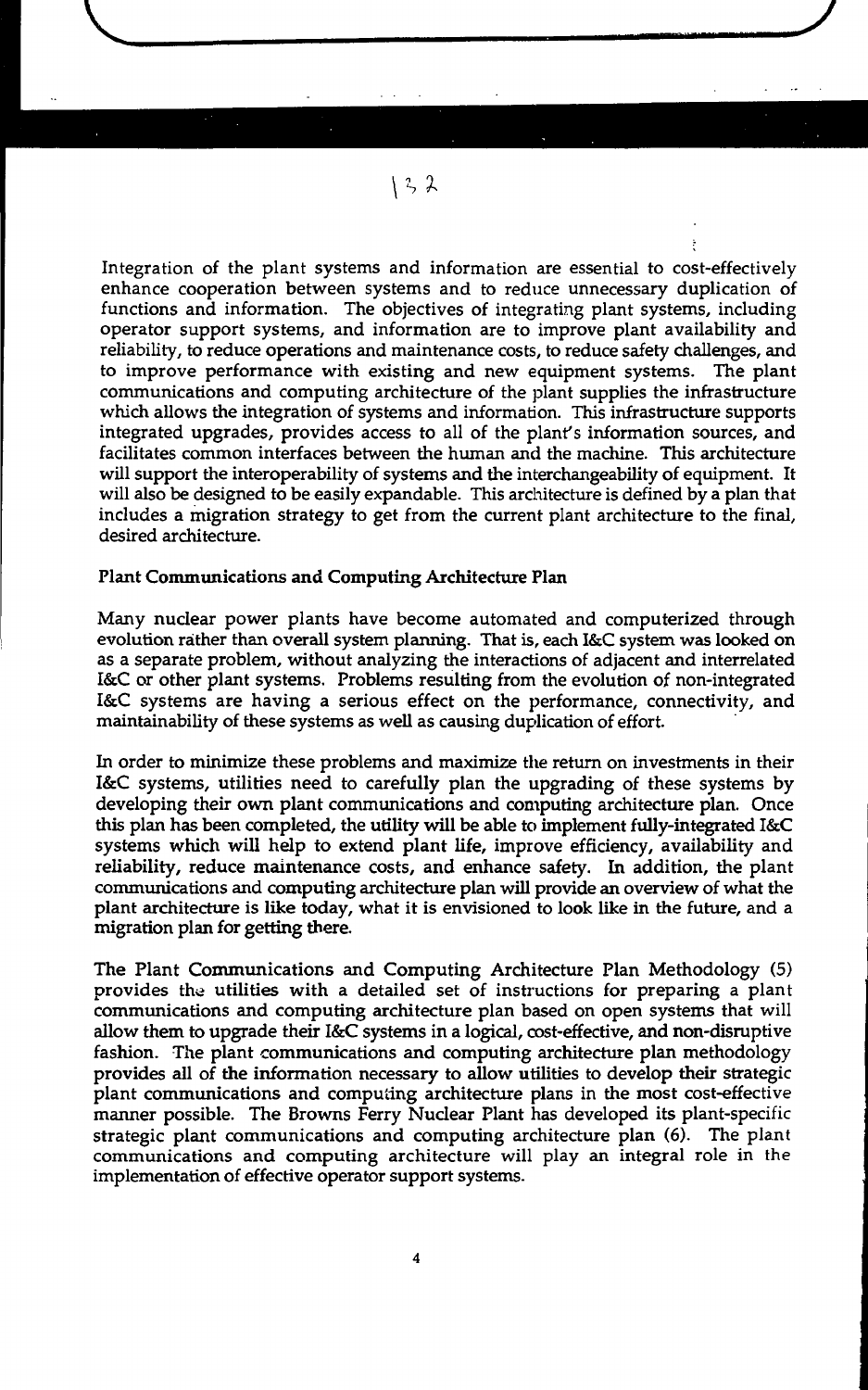### Productivity Enhancement Systems

Digital technology can support improved power output from nuclear power plants. The improved accuracy of digital systems and the associated reductions in uncertainties can allow the utility to increase its plant's power rating. Digital operator support systems also have the potential to support faster startups for increased power output. They can also support the faster determination of the root causes of an unanticipated trip. At the same time, they can support the faster evaluation of the performance of the equipment and systems during the unanticipated trip. Both of these will allow a faster return to power after the unanticipated trip and; therefore, allow more power to be produced by the plant.

The abilities of digital operator support systems offer many ways to reduce O&M costs. Besides improved reliability and availability, two examples of ways to reduce O&M costs are derived from the continuous monitoring, trending and reporting capabilities, as well as the archival capabilities, of digital systems. The first is the instrumentation calibration reduction program which can reduce the number of instruments to be calibrated and increase the interval between calibrations. The second is a conditionbased maintenance program which would allow maintenance to be performed when needed rather than on some predetermined interval.

The technological advances of the last few years have made it possible to develop sophisticated operator support systems, which can not only process and present information, but can also give advice to the human. With appropriately implemented operator support systems, humans can be augmented substantially in their capacity to monitor, process, interpret, and apply information; thus reducing errors and increasing reliability and availability. These operator support systems can increase productivity by eliminating routine human-power-intensive efforts such as recording, collecting, integrating, and evaluating data; and by assisting in monitoring and control activities. They can improve the consistency and completeness of decision-making activities by performing the role of diagnostic and decision-support advisors. Operator support systems can assist in reducing safety challenges to the plant by presenting more complete, integrated, and reliable information to plant staff to better cope with operating and emergency conditions. Reducing safety challenges leads directly to improved reliability and availability and hence productivity.

Advances in technological and human engineering offer the promise of helping nuclear power plaiit staff to reduce errors, improve productivity, and reduce the risk to the plant and plant personnel. A plant-wide infrastructure for coordinated operator support systems should be created to enhance these systems and to reduce their implementation costs. This infrastructure will include information communication capabilities, database and knowledge base managers, and a unified human-machine interface. This infrastructure, which is the plant communications and computing architecture, will permit incremental additions of operator support systems in all domains.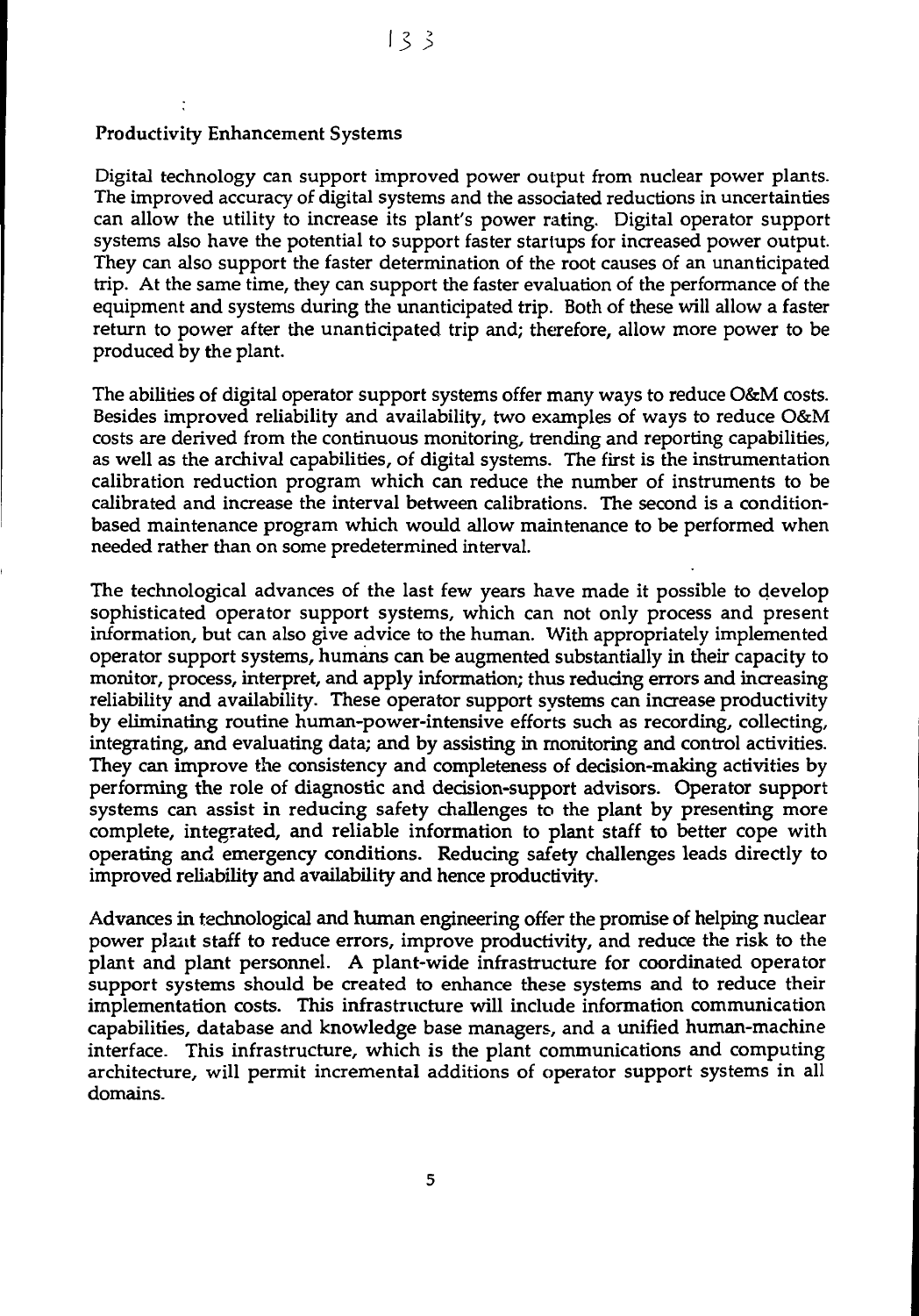### Digital System Concerns

Examples of the areas of concern for digital systems, including operator support systems, in nuclear power plants are licensing, software verification and validation (V&V), hardware qualification including electromagnetic interference/radio frequency interference (EMI/RFI) and seismic, reliability, performance, separation, redundancy, fault-tolerance, common-mode failures, diversity, man-machine interfaces and integration through communications networks. Approaches to address many of these concerns are given in recent EFRI reports (7-14).

The test for future digital system upgrades will be whether they are cost beneficial to the plant. Digital systems with their inherent advantages will be implemented in nuclear power plants only if reliable and cost-effective implementation and licensing acceptance is achieved and if the upgraded system supports reduced power production costs. This will also require good, reliable techniques for evaluating the cost/benefits of proposed systems (15).

Many other industries have taken advantage of the cost and performance improvements provided by digital I&C technology. However, cost issues, including the cost of licensing, have inhibited this transition in nuclear power plants. Maintaining digital technology as a viable I&C option for nuclear power plant applications requires the achievement of cost-effective system upgrade implementation processes.

Besides the development of cost-effective processes, the current financial environment for utilities and utility industry organizations requires new approaches for developing new systems. It is getting harder for a single organization to support the entire cost of developing many large complex systems. This is true for both utilities and suppliers. Therefore, the approach of strategic alliances needs to be considered. These partnerships amongst organizations would share resources and benefits. This will allow more systems to be developed and made available to the utilities.

### **Conclusions**

The implementation and integration of digital I&C systems enhances the ability to achieve the goals of improved availability and reliability, enhanced safety, reduced operations and maintenance costs, and improved productivity in nuclear power plants. The plant communications and computing architecture provides the infrastructure which allows the integration. The modern technology of distributed digital systems, plant process computers (both monolithic and distributed), and plant communications and computing networks have proven their ability to achieve these goals in other industries and in foreign nuclear power plants. The use of this modern, proven technology is a key contributor to improved competitiveness in nuclear power plants.

To reduce the implementation costs of digital systems, many utilities perform only likefor-like replacements in the vast majority of their upgrades. This does not look at the entire life cycle cost of the systems and the system's effects on the plant overall. To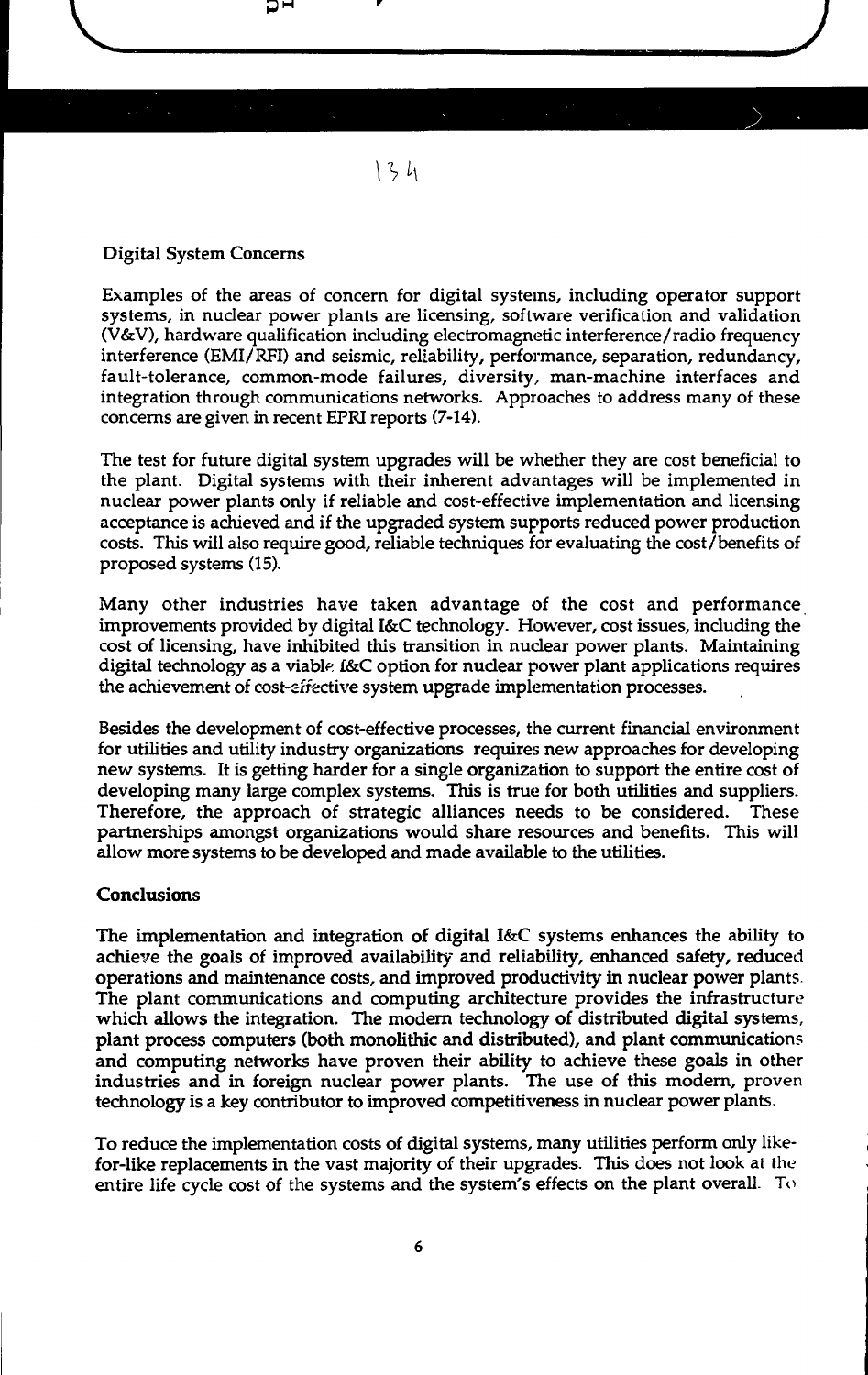achieve the full benefit of digital technology to reduce the cost of producing electricity, increased functionality for existing systems and the implementation of new operator support systems is essential. An example of this is the CRT-based Reactor Water Cleanup System that contains both automatic control and soft manual control capabilities (16).

### References

- 1. "Integrated Instrumentation and Control Upgrade Plan, EPRI Report NP-7343 Revision 3, December 1992.
- 2. "Programmable Logic Controller Qualification Guidelines for Nuclear Applications", Vols. 1&2, EPRI Report TR-103699, to be published in 1994.
- 3. "Programmable Logic Controller Requirements and Evaluation Guidelines for BWRs", EPRI Report TR-103734, to be published in 1994.
- 4. "Experience with the Use of Programmable Logic Controllers in Nuclear Safety Applications", EPRI Report TR-104159, to be published in 1994.
- 5. "Plant Communications and Computing Architecture Plan Methodology", EPRI Report TR-102306, Vols. 1&2, (Nov. 1993).
- 6. "Process Data Network Architecture Plan for the Browns Ferry Nuclear Plants", EPRI Report TR-103445, December 1993.
- 7. "Guideline on Licensing Digital Upgrades", EPRI Report TR-102348, (Dec. 1993).
- 8. "Guide to Electromagnetic Interference Susceptibility Testing for Digital Safety Equipment in Power Plants", EPRI Report TR-102323, to be published in 1994.
- 9. "Handbook for Electromagnetic Compatibility of Digital Equipment in Power Plants, Vol. 1: Fundamentals of EMI Control", EPRI Report TR-102400, (June 1994).
- 10. "Handbook for Electromagnetic Compatibility of Digital Equipment in Power Plants, Vol. 2: Implementation Guide for EMI Control", EPRI Report TR-102400, to be published in 1994.
- 11. "Handbook of Verification and Validation for Digital Systems", Vols. 1-3, EPRI Report TR-103291, to be published in 1994.
- 12. "Survey and Assessment of Conventional Software Verification and Validation Techniques", EPRI Report TR-102106, February 1993.

 $\overline{\mathbf{z}}$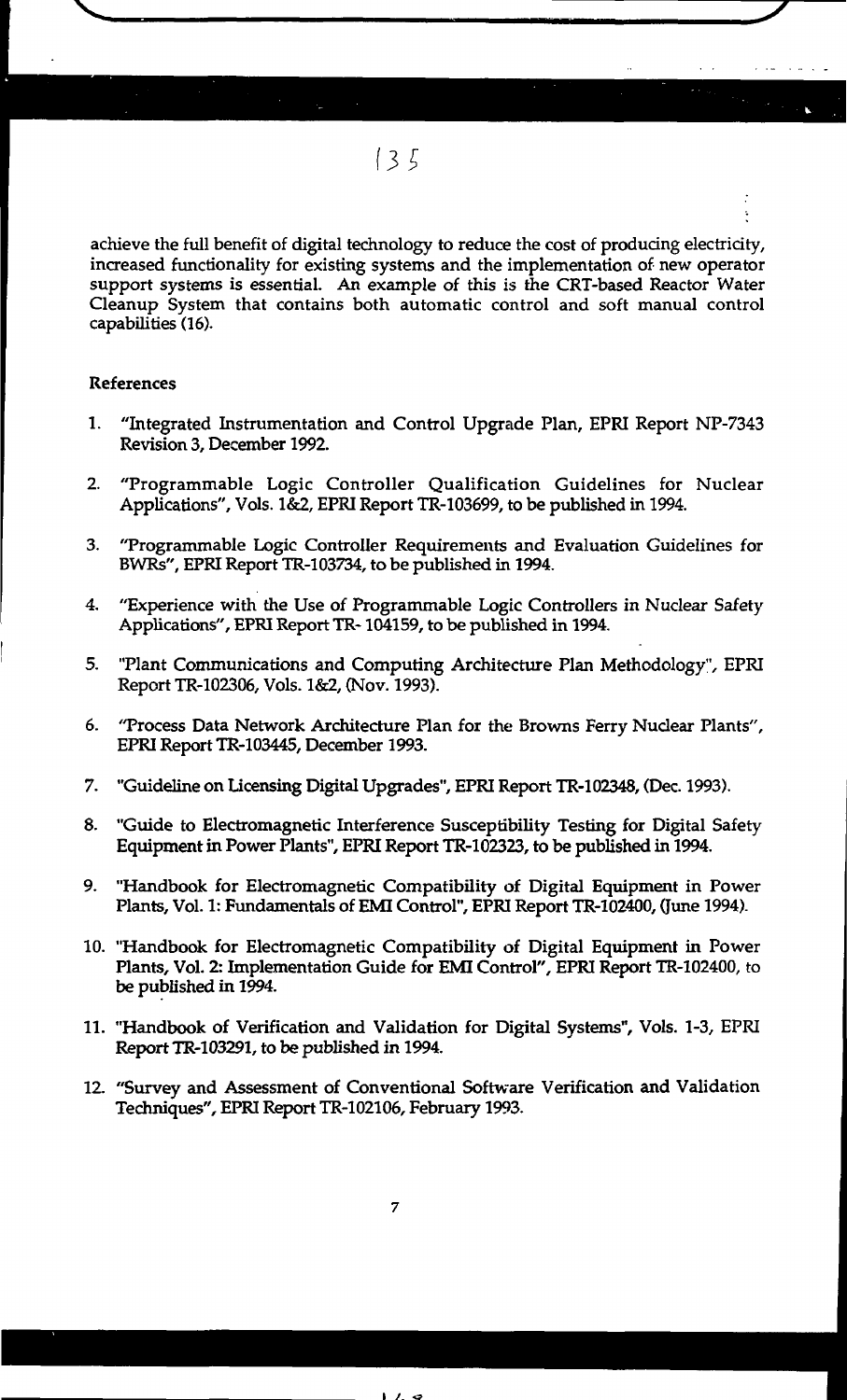- 13. "Guidelines for Verification and Validation of Expert System Software and Convention Software", Vols. 1-8, EPRI Report TR-103331, to be published in 1994.
- 14. "Verification and Validation Guidelines for High Integrity Systems", EPRI Report TR-103916, to be published in 1994.
- 15. "Application of a Cost-Benefit Analysis Methodology to Nuclear I&C System Upgrades", EPRI Report TR-101984, December 1992.
- 16. "Development of Process Control Capability Through the Browns Ferry Integrated Computer System", EPRI Report TR-104378, to be published in 1994.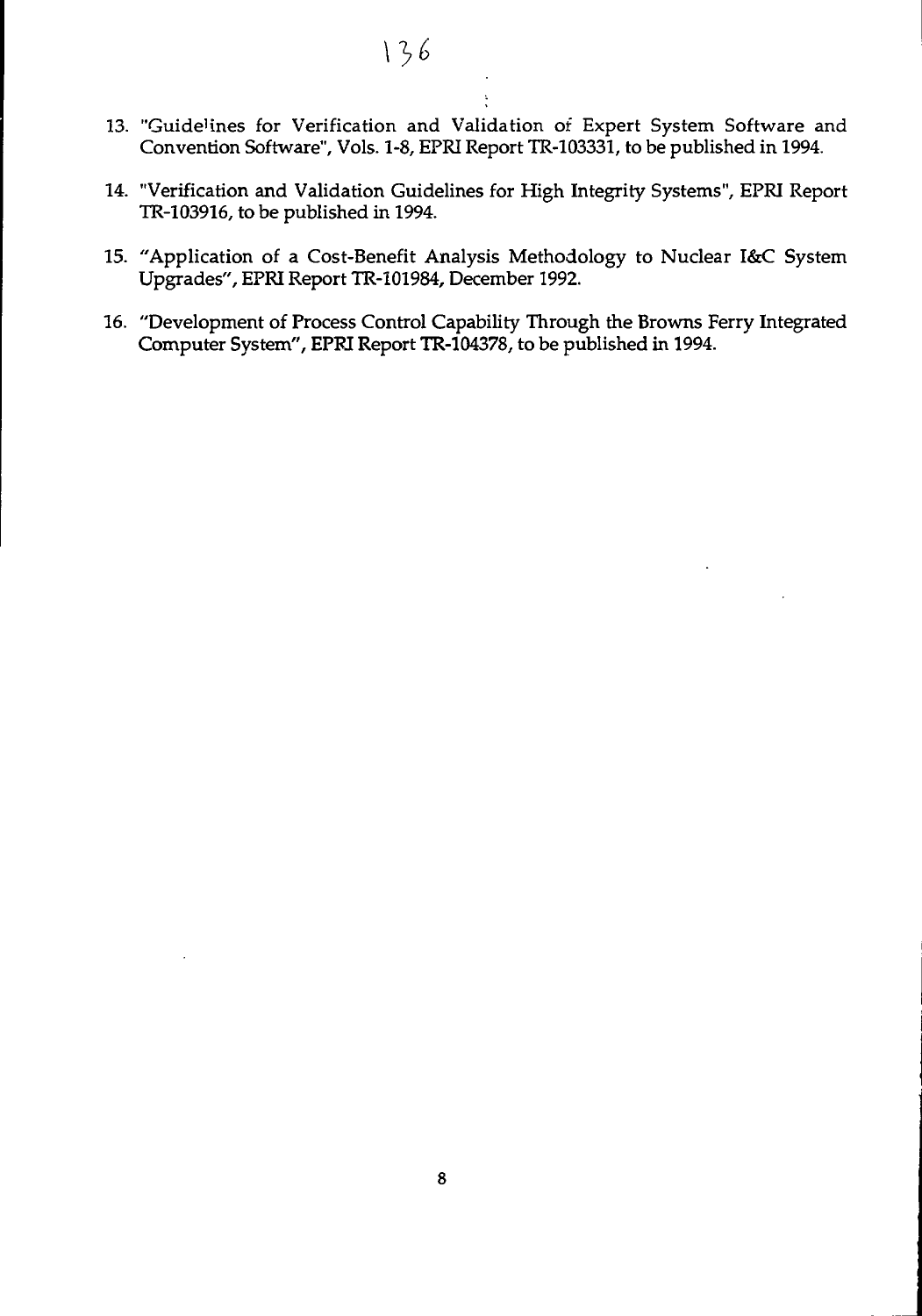



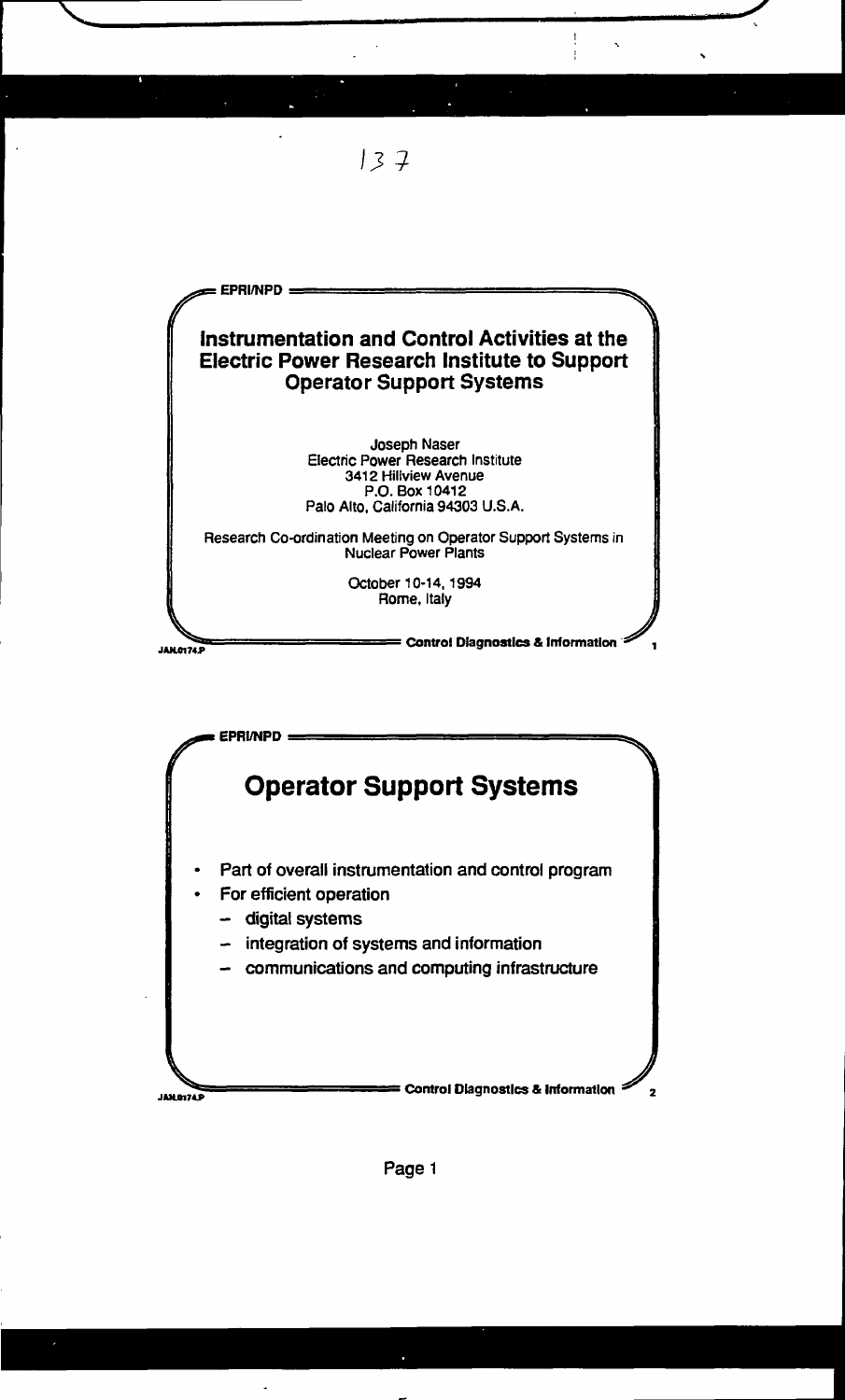

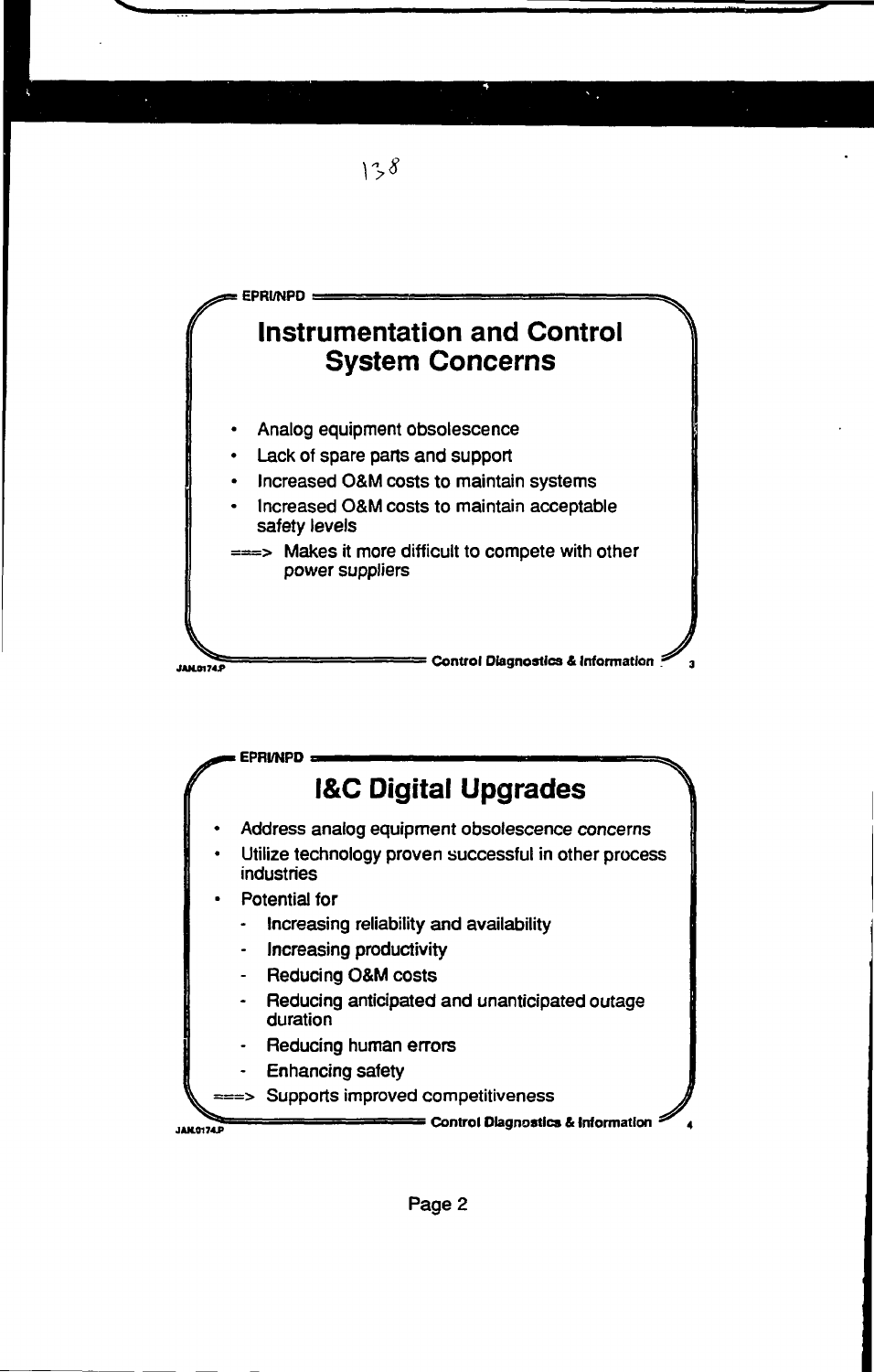

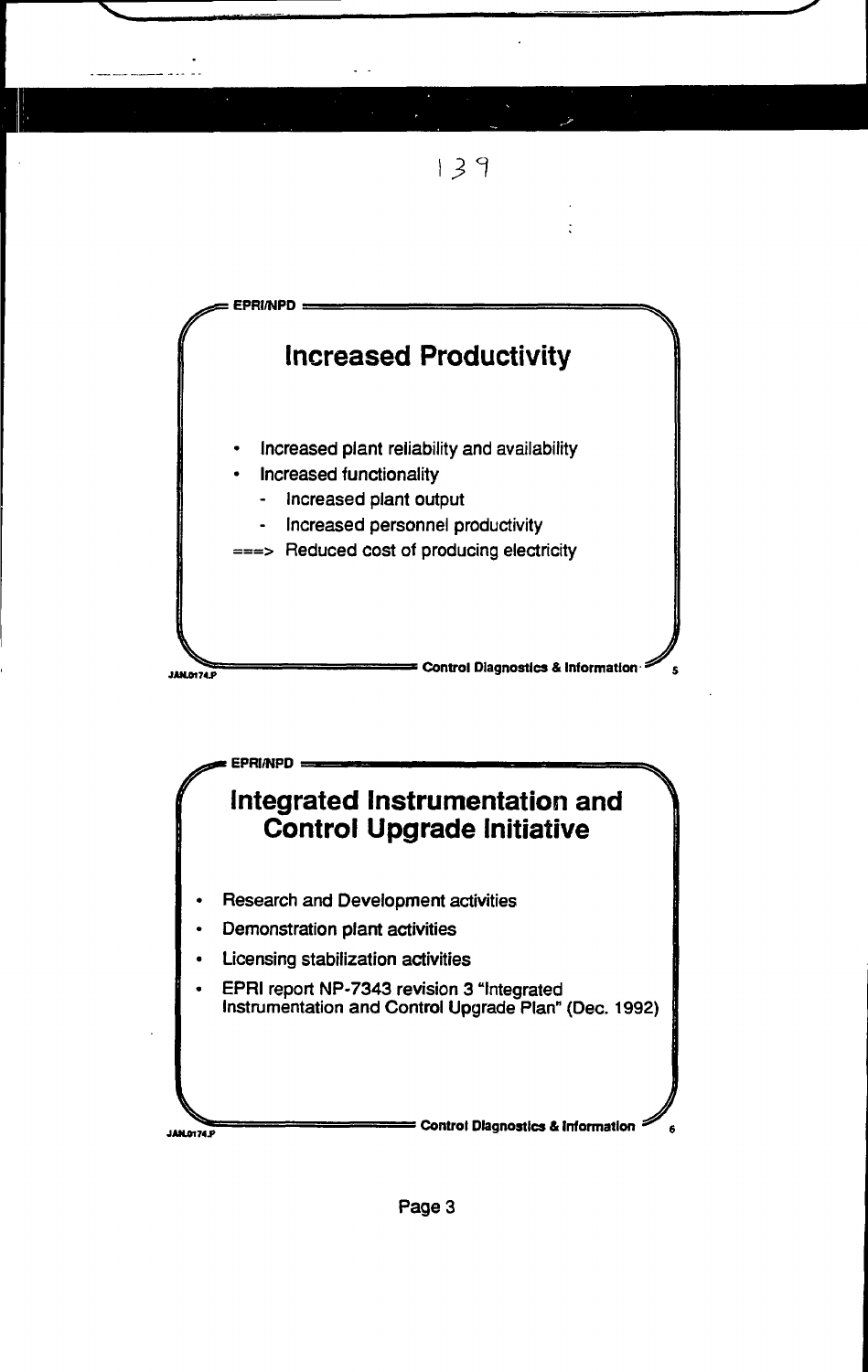

**EPRI/NPD Integrated I&C Systems** Enhance cooperation between systems Reduce unnecessary duplication of functionality and information Improve information availability and accessibility Potential for even more productivity increases reduction of human errors reduction of unplanned outages **: Control Diagnostics & Information** JAND174.P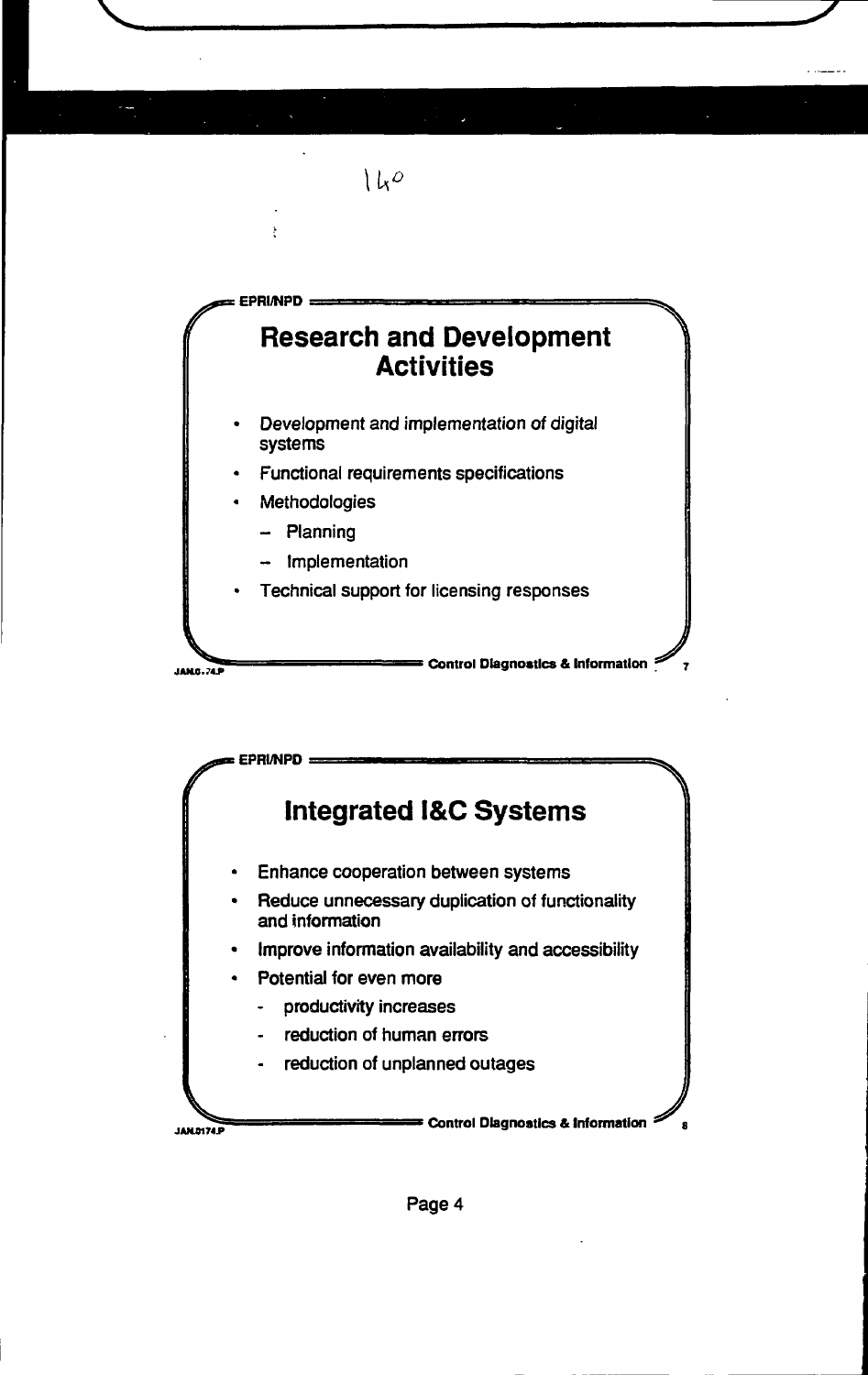

*li,*

# **Examples of EPRI Activities To Address Upgrade Issues**

• I&C planning methodologies

**EPRI/NPD**

- Plant communications and computing architecture
- Digital upgrade implementation guidelines
	- Licensing stabilization
	- Electromagnetic compatibility
	- Software verification and validation
- Plant demonstrations

JAN.0174.P

**• Control Diagnostics & Information**  $\mathscr{D}_{10}$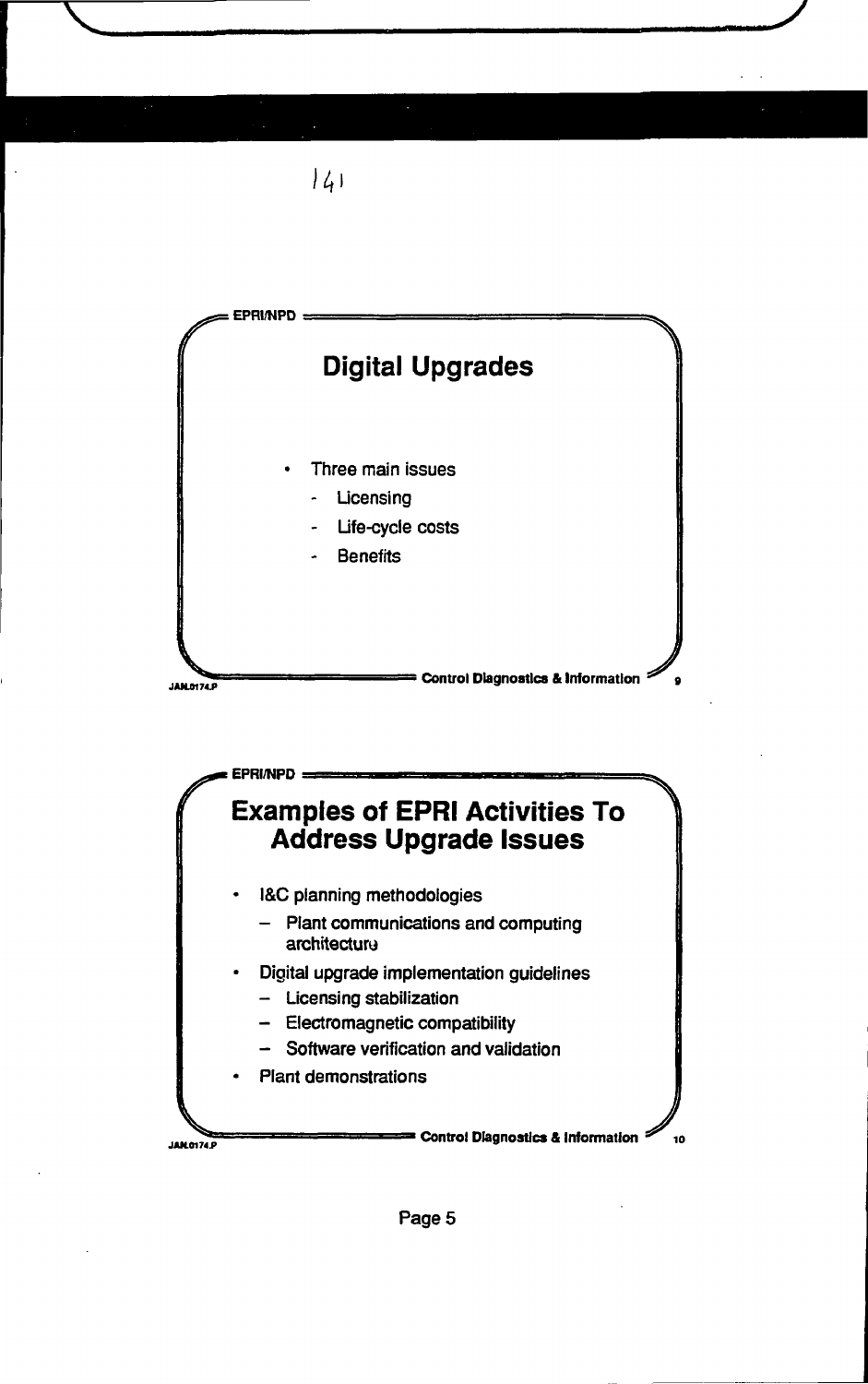



Page 6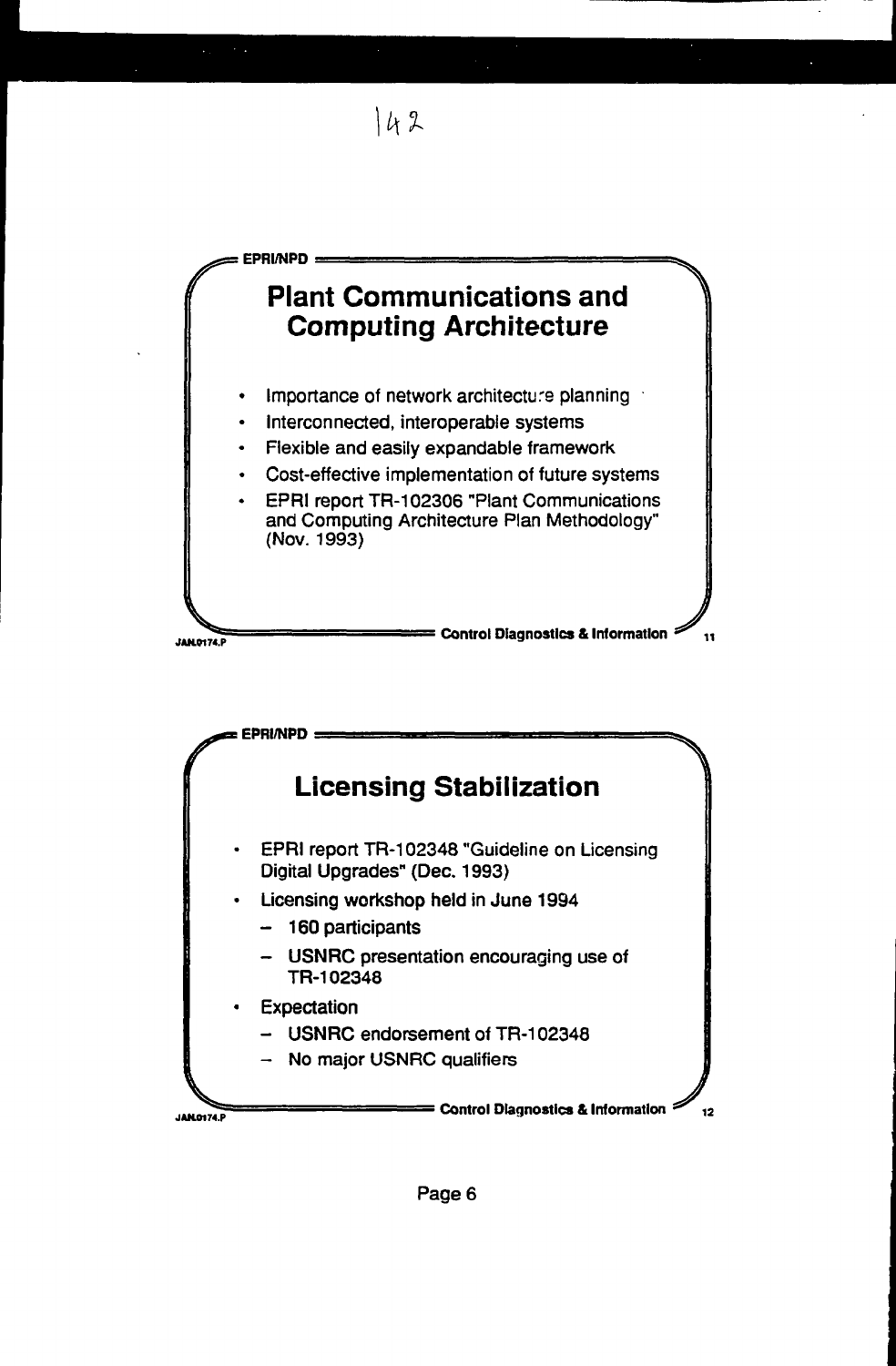



**EPRl/NPD**

**JAK0174J>**

- EPRI report TR-103291 "Handbook of Verification and Validation for Digital Systems" (draft available)
- EPRI report TR-103331 "Guidelines for Verification and Validation of Expert System Software and Convention Software" joint EPRI/NRC activity (draft available)
- EPRI report TR-103916 "Verification and Validation Guidelines for High Integrity Systems" joint EPRI/NRC activity (draft available)

**• Control Diagnostics & Information** 

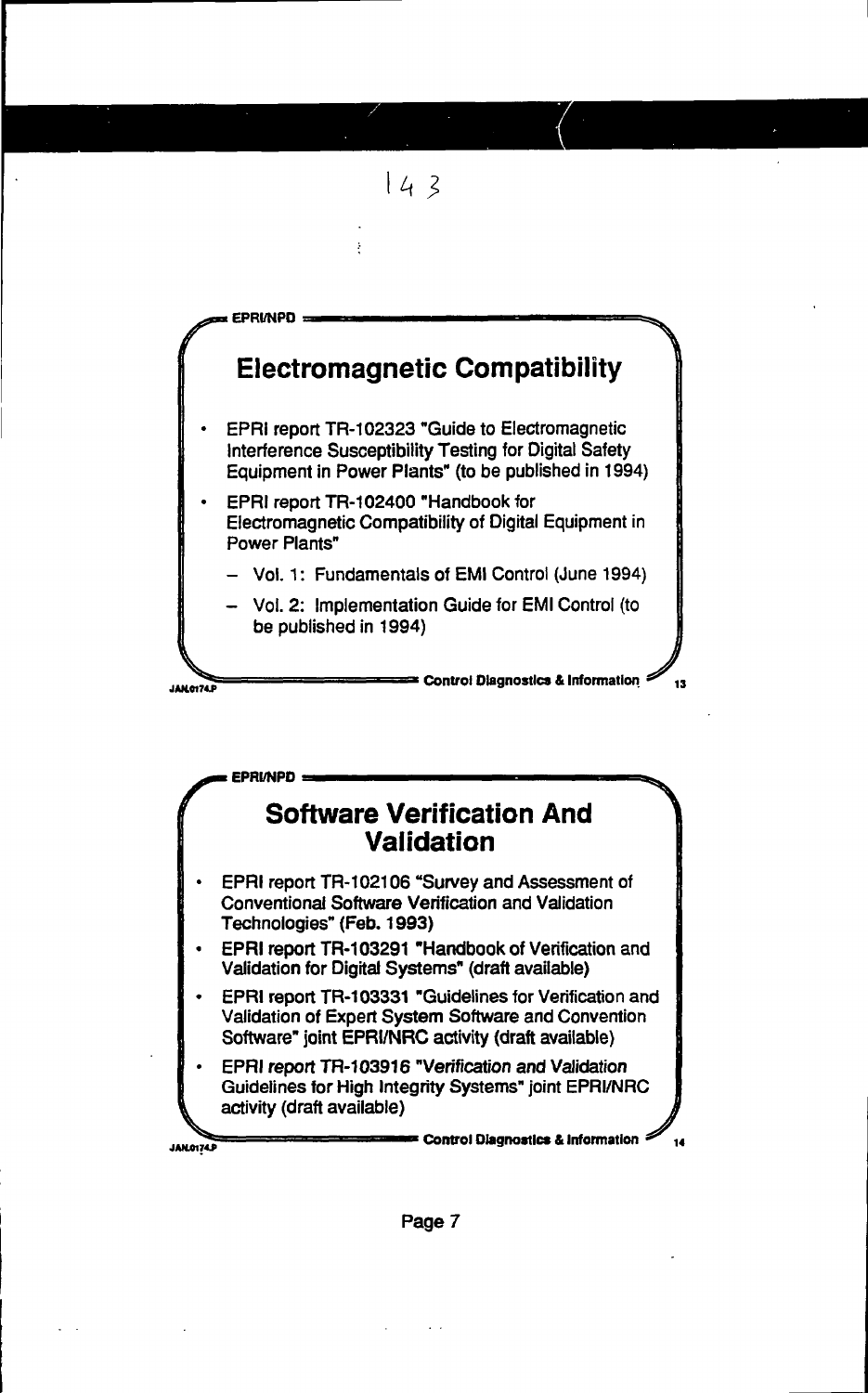

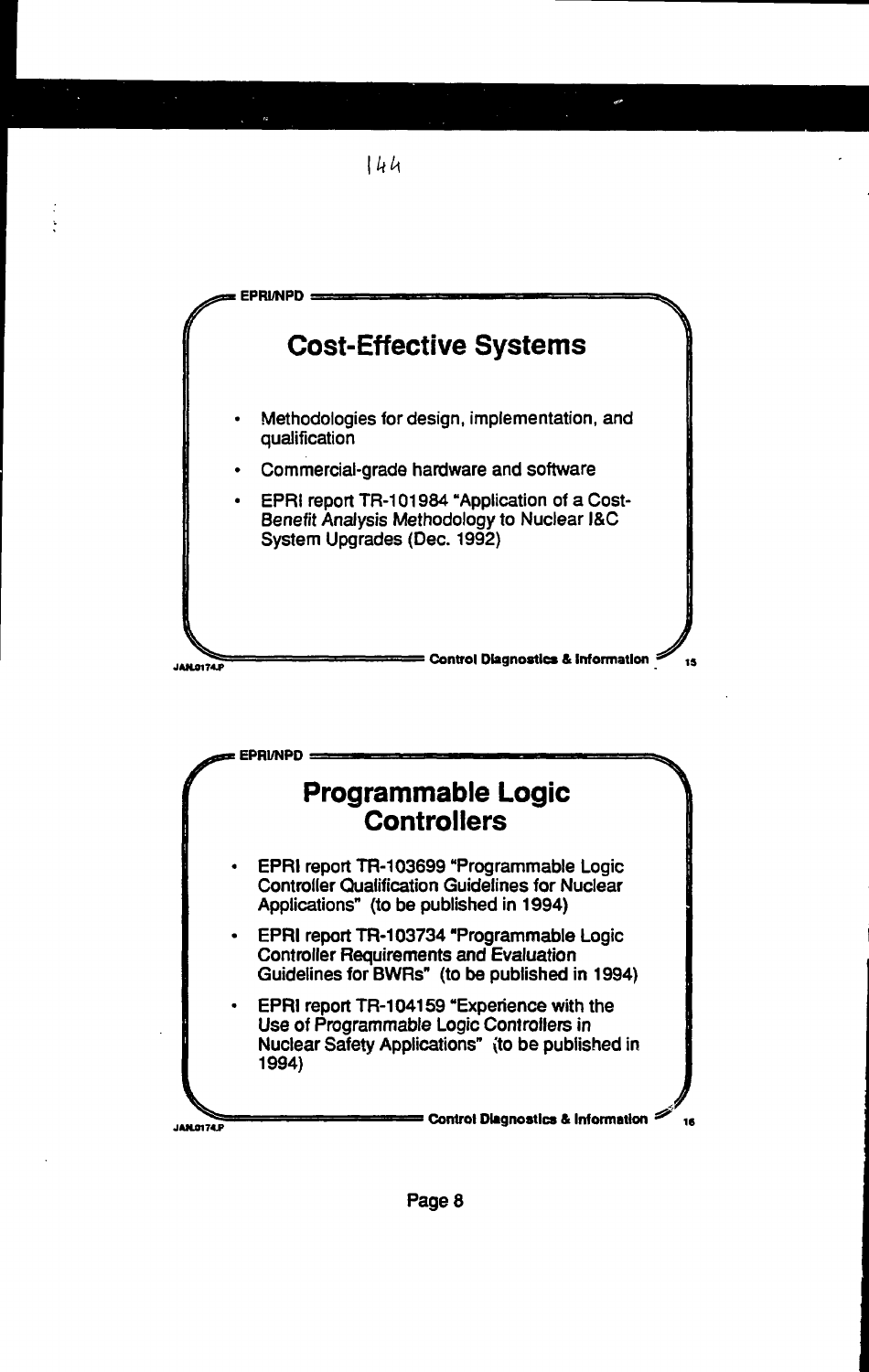





 $\mathcal{O}(1/\sqrt{2})$  and  $\mathcal{O}(1/\sqrt{2})$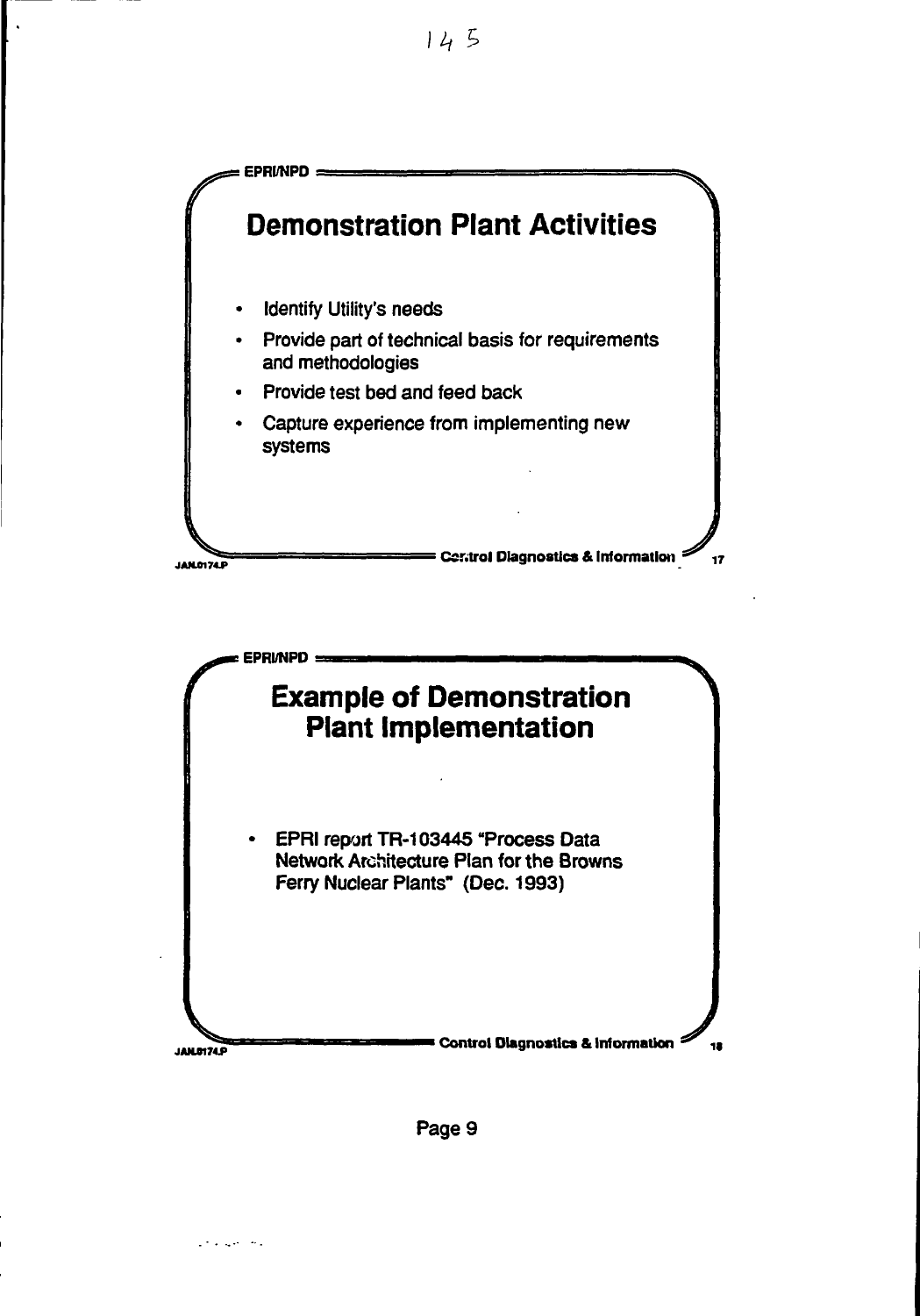

**I**

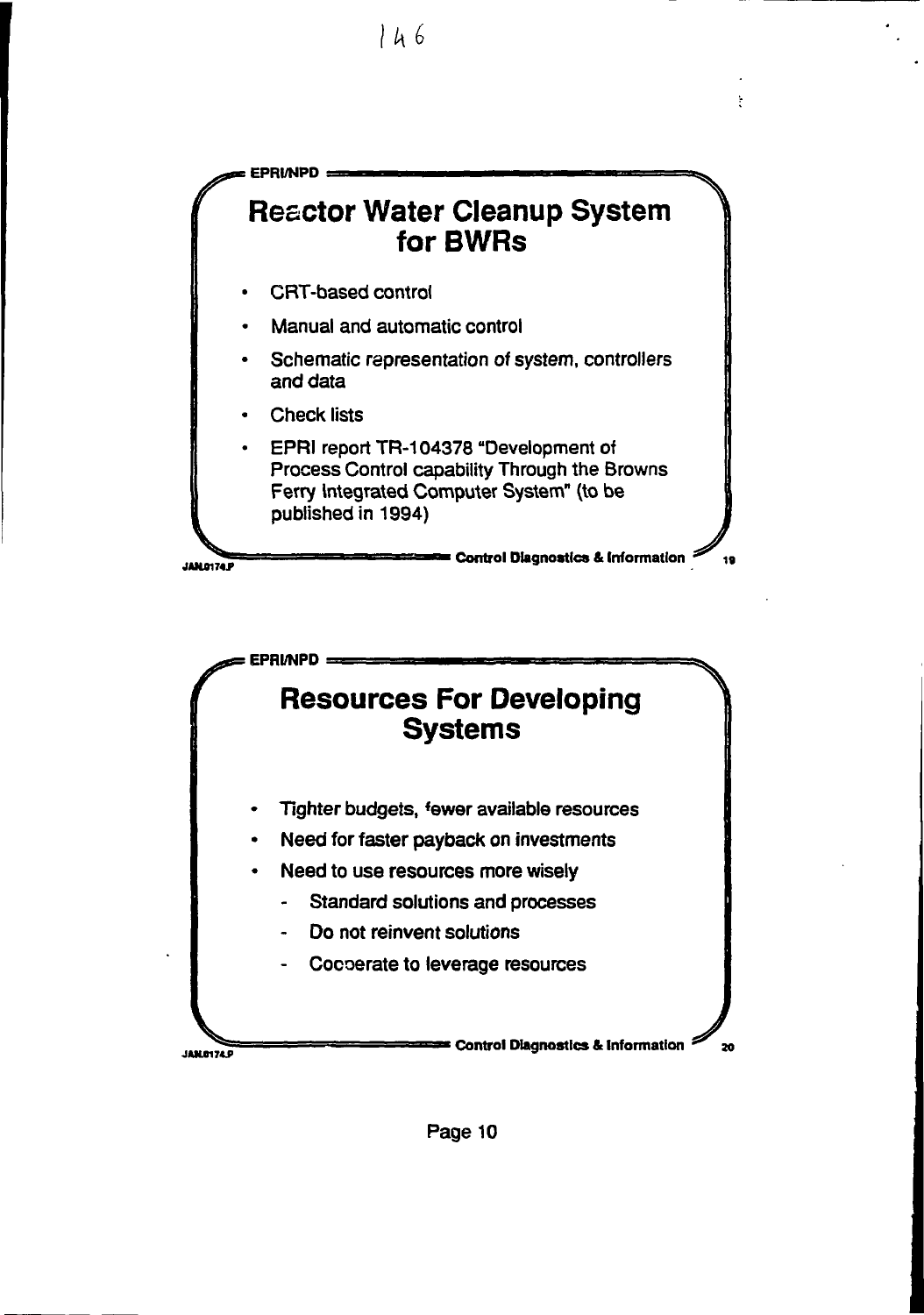# **/4**

 $\blacksquare$ 

ł